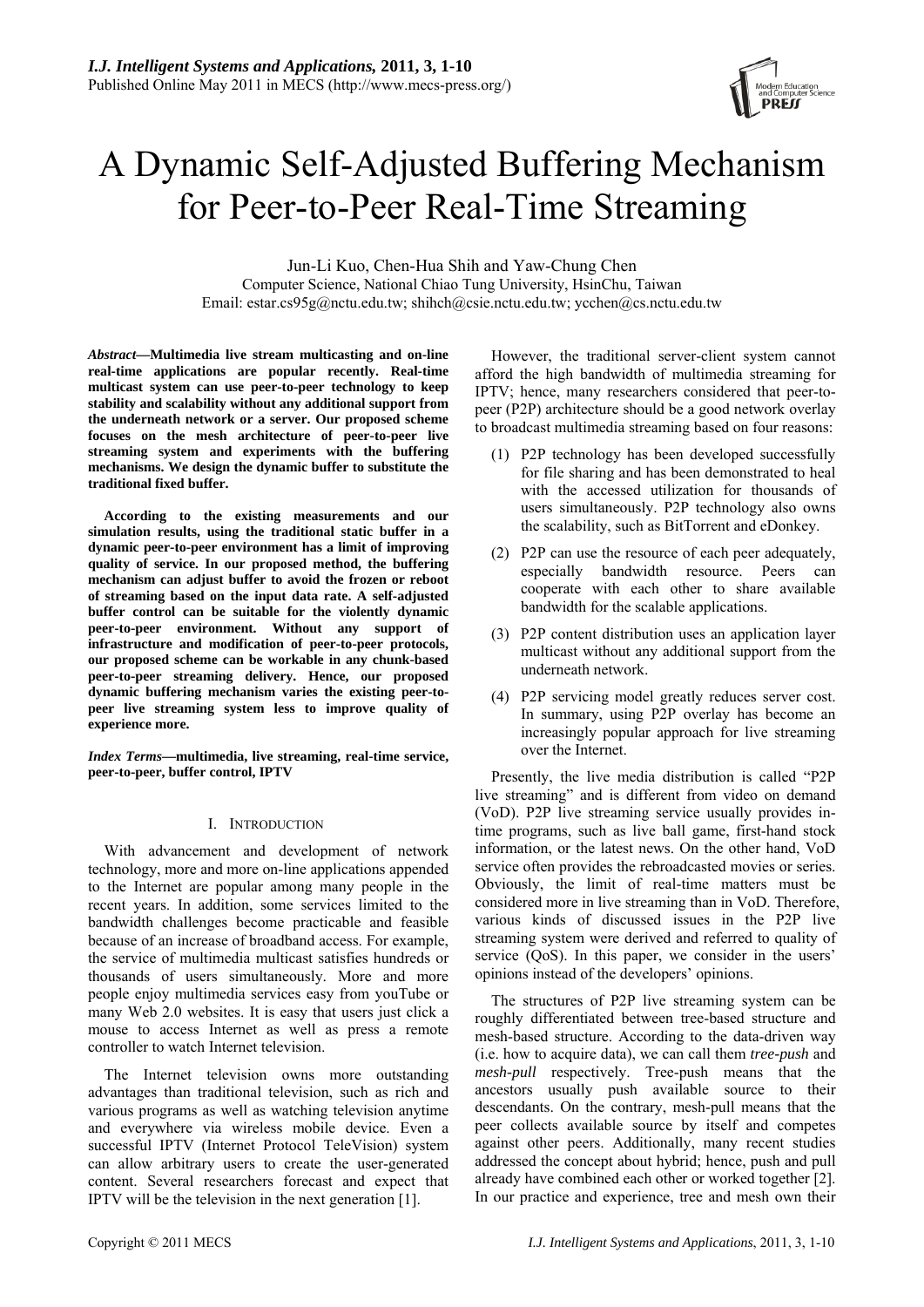individual advantages respectively, maybe the programming developers take trade-off into account to select one structure among them to implement a P2P live streaming system:

- (1) Single-tree structure is simple and efficient but vulnerable to dynamics;
- (2) Multiple-tree structure is more resilience but more complex than single tree;
- (3) Mesh structure is more robust but occurs to longer delay and control overhead.

So far, most of the previous research modifies application multicast to improve the quality of experience (QoE) [12] for the audiences and almost probes into (1) Overlay structure, (2) Peer adaptation, (3) Data scheduling, and (4) Hybrid reconstruction.

(1) Overlay structure. Briefly, overlay structure includes basic architecture and data delivery strategy. Basic architecture of mesh consists of swarming and gossip. Swarming originates from the swarm of BitTorrent, means the group of peers that all share the same torrent. Therefore, swarming is like as the BT-liked protocol. Besides, gossip is similar with swarming, and peer selection of gossip protocol is freer than swarming.

 Data delivery strategy varies according to abovementioned basic architecture. In general, the centralized delivery strategy has the higher efficiency but the less scalability than the distributed delivery strategy. The developers try to find the most suitable overlay structure for P2P live streaming.

- (2) Peer adaptation. Peers join or leave arbitrarily, also called peer churn. No matter what overlay structure is used, P2P streaming system needs a recovery mechanism to ensure a reliable work after peer churn. The overlay is reconstructed to maintain an adequate amount of source for all peers. In addition, peers can change partners to get the better QoS. These behaviors are generally called peer adaptation.
- (3) Data scheduling. In mesh-pull scheme, a successful download must decide who to be requested, which one chunk<sup>[1](#page-1-0)</sup> to get, and how to get available chunk. A good data schedule can select a workable peer to get a useful chunk to maintain QoS.

 The well-known data scheduling includes rarest first and optimistic unchoke in BitTorret, which is much efficient and nice in P2P file sharing. However, the data schedule of BitTorret is not suitable for live streaming service. A data schedule for P2P live streaming takes basically the prompt delivery and buffered queue into account.

(4) Hybrid reconstruction. Several inherent shortcomings of mesh overlay are difficult to overcome, so some researchers consider that an integration of mesh and tree is a resolution for the challenges from mesh [11].

Making these four alterations mentioned above in an old and an existing system is resource-consuming because it is necessary to modify the original multicast, to alter the real-time protocol, or to increase the overhead of each peer. Hence, these issues can only be considered when developing a new P2P streaming system. Furthermore, so far, previous studies never aimed at buffer control to improve QoS.

To vary the existing peer-to-peer live streaming system less but improves quality of experience more, our proposed scheme focuses on the mesh architecture of P2P live streaming system and experiments with the buffering mechanisms. P[2](#page-1-0)P swarming<sup>2</sup> based on mesh must have a component to buffer video data for the smoothness. We enlarge or shorten the buffer size with the variation of data rate to prevent from the unstable source due to peer churn. Only buffer process of client is modified to improve the global efficiency of streaming system without any additional overhead and modification.

The rest of this paper is organized as follows. In Section 2, we present the buffer introduction of PPLive and Cool-Streaming. In Section 3, we discuss our proposed scheme in detail. Simulation results are presented in Section 4, and we conclude the work in Section 5.

# II. RELATED WORK

Buffer control is indispensable to a P2P network, and it is also one component of P2P live streaming system to avoid jitter, especially in swarming delivery under randomly mesh architecture. The buffer of P2P live streaming is smaller than 10 MB of each peer according to the measurement, and the buffer size equally reserves the video data for 200 seconds around [3]. Two reasons why mesh structure use buffer mechanism are necessary. First, buffer keeps video playing smoothly. As a result, every peer must buffer a sufficient quantity of video data and ensure the stable source to begin playing back. Second, buffer mitigates the possible challenges because of P2P churns. In general, peer churn often causes an interruption or a break of data delivery; hence, the buffered data can deal with the emergency before the overlay recovery.

# *A. The Buffer Observation of PPLive*

PPLive is a popular Internet application for P2P streaming, but it is a pity that PPLive software is not open to academia. Therefore, we only deduce its principles from the monitoring measurements [3].

<span id="page-1-0"></span>ext.<br>
<sup>1</sup> A chunk is a unit of video data block.<sup>2</sup> Swarming m

<sup>&</sup>lt;sup>2</sup> Swarming means peers all cooperate to get the same work in a group.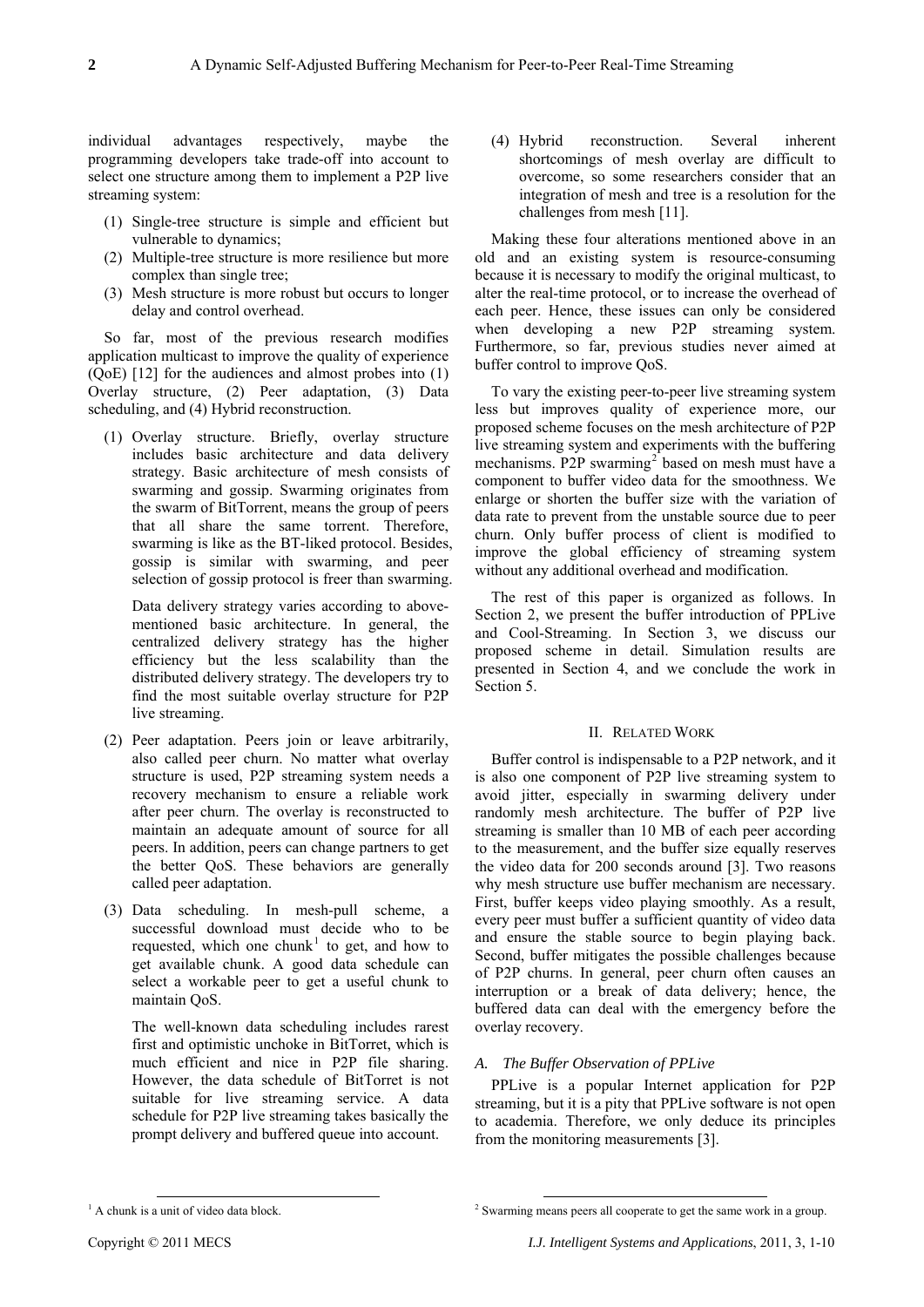Depending on Figure 1, PPLive starts to establish and set up buffer after opening to execute. And then PPLive program requires the memory space to buffer data, the initial buffer size equals approximately 100 chunks. Buffer size grows with time until up to the size of 1000 chunks, and then it stops growing or grows slowly. The reason of growing buffer size slowly is that 1000 chunks are enough sufficient to play back; thus, enlarging buffer space is not important to do immediately. The coordination with Figure 1 and Figure 2, we can know that buffer size stops growing entirely when it is the size of 1100 chunks. In addition, the change of network parameters will not vary the buffer size; thus, the buffer control of PPLive is the type of static fixed buffer.



**Figure 1.** Buffer size vs. buffer saturation at initial time

However, Figure 2 reveals a drawback in fixed buffer mechanism. When the incoming streaming is less or unstably provided to buffer, the buffer still holds a fixed size. This inflexible method may lead to video frozen, video skipping, and program rebooting, and then further impact the users' QoE. These three situations all result from a lack of buffered data; in other words, the chunks cannot arrive at the destination before the playback deadline.



As Figure 3 illustrates, the occasional nulls cause the small gaps of the in-order buffer, and the gaps result in video skipping. If a block of chunks cannot be collected but the communication of peers still keep well, the video player is frozen until the available chunks meet the playable region of buffer. The reason of video frozen is the less availability of stringent chunks due to the

network congestion or a bad algorithm of chunk selection. However, if peer leaving leads to a starvation and peer adaptation cannot handle the trouble immediately, the user's streaming programming cannot but reboot.



Three accidental events are discussed via the buffer situation in some paper, i.e. *buffer occupancy* decides to enter which one mode as Figure 3 shown. In our research, we also simplify the subject by a discussion of buffer occupancy. Buffer is like a bridge between peer connections and application player. When QoS of network starts to degrade or some peer detects insufficient resource, client-program should adjust the data scheduling or execute peer adaptation early to deal possibly with the imminent predicament.

# *B. The Buffer Introduction of CoolStreaming*

CoolStreaming is one successful, famous, and open P2P live streaming system. The history of CoolStreaming as well as its basic architecture and designing concepts are in the academic report [4]. On the other hand, one paper about CoolStreaming [5] specifies obviously how to design components of its system and procedures of its algorithm in detail. In addition, another paper about CoolStreaming [6] illustrates the mathematical and numerical analysis, the simulative and evaluative results, and the test in real world. Especially, buffer mechanism is mentioned and described in the article about theory of CoolStreaming as Figure 4 and Figure 5 shown [6]. Importantly, CoolStreaming still lives, so it keeps updating, correcting, and modifying. The latest design for P2P live streaming and the investigation report of users' true experience are introduced: Coolstreaming+ system modifies buffer management and data scheduling to improve the efficiency of hybrid pull-push and multiple sub-streams [7], and analyzes online statistics to find a way for NAT traversal [8].

As Figure 4 shown, a video stream is encoded to a division into many chunks. Every chunk has the sequence number to identify itself and buffer can sort the chunk in order according to their sequence numbers. A video stream is *decomposed* into many sub-streams to avoid a point failure. All sub-streams *combine* to the complete video stream. When some one delivery path (sub-stream)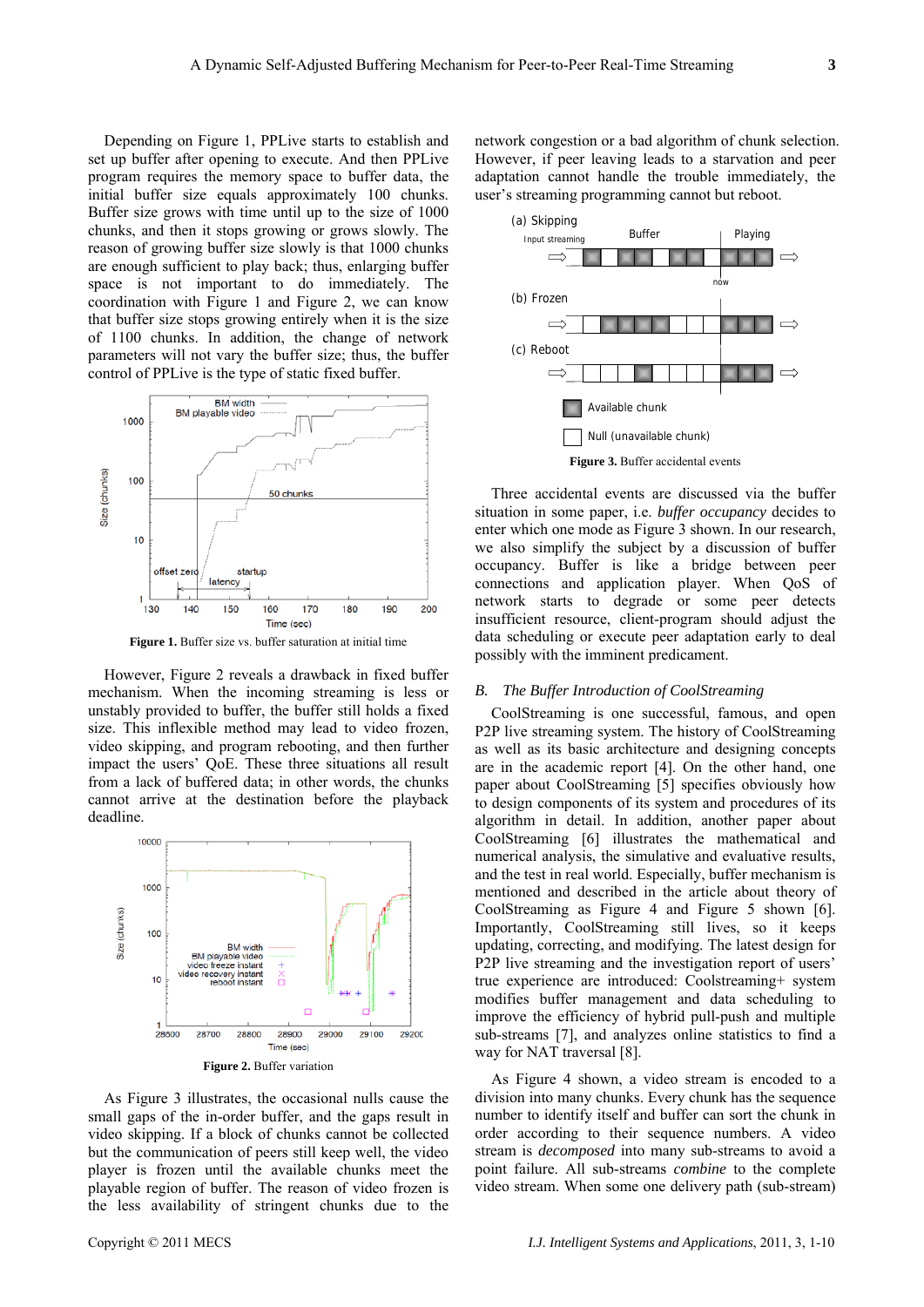is disconnected, peer can still receive other sub-streams to combine a part of video stream.

As Figure 5 shown, the structure of CoolStreaming buffer includes *synchronization buffer* and *cache buffer*. Synchronization buffer receives incoming chunks from every sub-stream to synchronize these chunks in the correct memory space and then push them to cache buffer. Cache buffer sort chunks with sequence numbers in order to prepare for playback.

The buffer of CoolStreaming is also fixed as like as PPLive, and there is not any mechanism for dealing with emergency. The designers considered that if peers or neighbors are selected well, consequently the stable and sufficient data source can be provided well. Focusing on the optimal overlay construction or peer adaptation is a current method popularly.

Single stream of chunks with sequence number



**Figure 5.** Structure of buffers and chunk combination process in a peer

#### III. PROPOSED SCHEME

#### *A. Algorithm for Proposed Scheme*

As we mentioned above, the partner leaving can break a delivery path, and a lack of data resource temporarily leads to a reboot. Once the reboot happens, the user be compelled to execute peer selection again and waits for a long time to watch the frames again. The users must complain about the long waiting time. However, the reboot can be avoided via the method that peer monitors the variation of its data rate, and adjusts the buffer size based on the data rate. The decrease of data rate often indicates a warning of partner leaving. When the data rate of the peer decreases, the size of buffer is enlarged. And thus the buffer early reserves some un-continuous data. In this duration of overlay recovery, collecting sequential data is not the top priority in the schedule of our proposed algorithm. A lack of data source must result in bad QoS during recovery time. Although users watch the uncontinuous frames, the matter avoids the reboot. In summary, we want to sacrifice playback quality of video to decrease the probability or frequency of reboot.

The decrease of data rate also indicates a sudden jitter or bottleneck of network bandwidth. This situation is different from the above peer leaving. Peers still keep and maintain the delivery paths or multicast streams to share data chunks between each others. In this situation, peers do not need to recover overlay, peers can choose to wait for a quality restoration passively or handle peer adaptation actively. The size of buffer is enlarged to pass the corner for unstable network bandwidth. After peer churn, peer adaptation, overlay recovery, or etc., the buffer shortens to the original size when coming back in the stable quality.

Figure 6 illustrates the final states of a peers' life cycle in the mesh scheme. The black lines denote the regular and success processes, and the grey dotted lines denote the accidental failures with error exceptions. A peer corresponds directly with the server when new joining. In new joining process, the server gives new peer an identification and executes the authentication. Then the second process is an initiation of preconditioned parameters, including the playback time synchronization, a set of candidate partners, the information of TV programs, other arguments of player, etc. Next, after the initiation, start-up process is responsible for selecting the partners and initializing the buffer to start gathering the video data.



**Figure 6.** Final states of peers' life cycle

The importance of our algorithm put emphasis on three threads including video play, peer adaptation, and buffer management in the run process. The threads execute nonstop in the background. Buffer management of our algorithm monitors and computes received data rate to judge whether buffer must be enlarged or shortened. When received data rate decreases, buffer size is enlarged to gather and reserve non-continuous chunks beforehand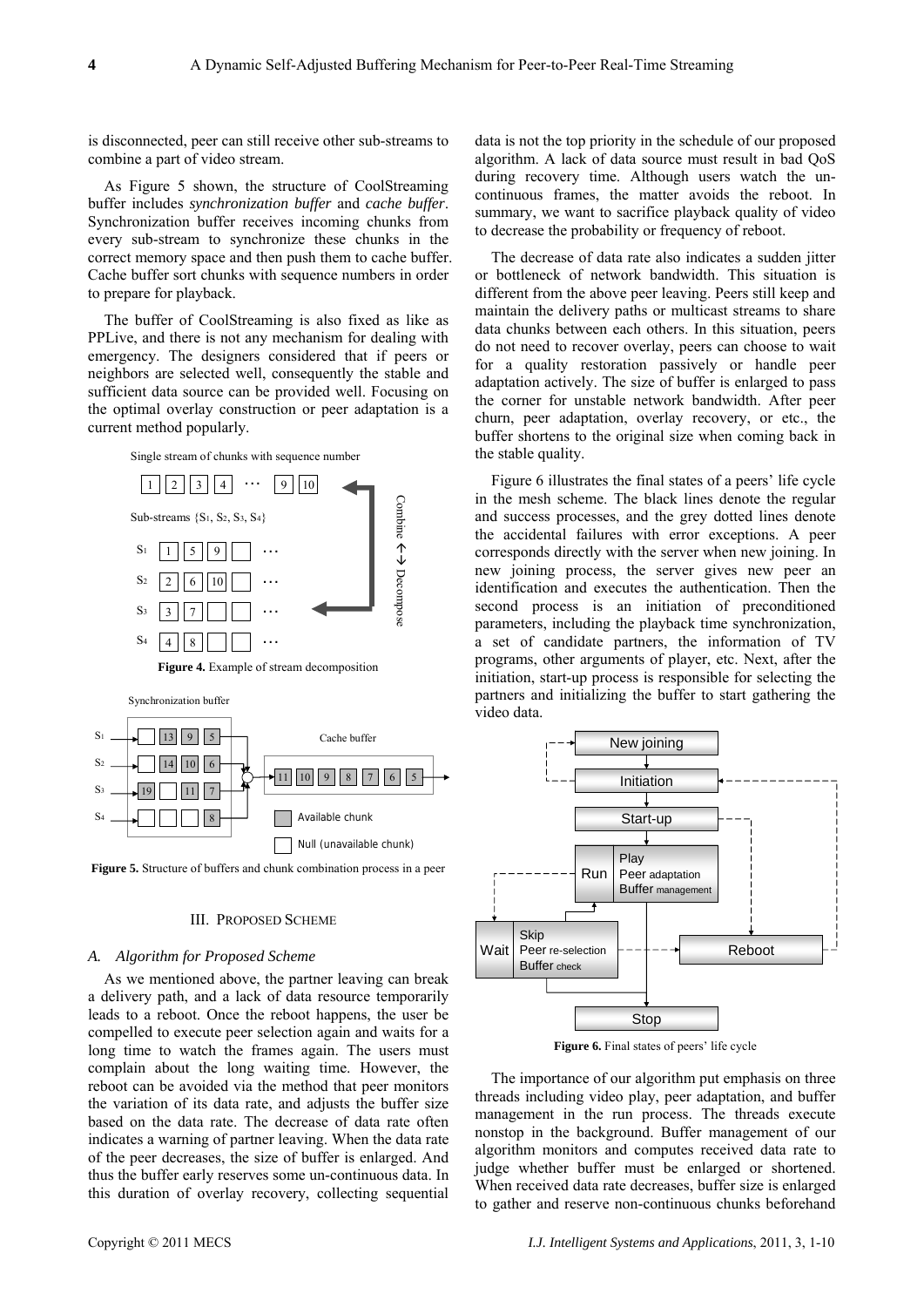to reduce the probability of reboot. However, QoS degradation is inevitable consequently because the gathered chunks are non-continuous.

As Figure 6 illustrated, when a problem happens in playback, player is not able to show any image and then it enters into wait process. The player waits for available video data from buffer to play frames again. In wait process, the system can judge how to deal with the problem. In general, the controller of system can check buffer to decide that the video should be frozen, skipped, or rebooted as Figure 3 shown. The worst case is rebooting due to player system will return to the initiation state after rebooting; hence, the expected time of playing video again is very much long.

# *B. Client Program Flow*

In summary, we list these processes and their responsibilities in Table I:

**TABLE I**  THE RESPONSIBILITIES AND FUNCTIONS OF CLIENT'S PROCESS IN OUR PROPOSED SCHEME

| Process    | Responsibility              | Functions                                                                                                                        |
|------------|-----------------------------|----------------------------------------------------------------------------------------------------------------------------------|
| New join   | Identification              | Bind with server<br>Ensure identification and authentication                                                                     |
| Initiation | Configuration               | Setup network parameters<br>Load and link media player<br>Synchronize playback information<br>Get candidate partners from server |
| Start-up   | Preparation                 | Build local P2P overlay<br>Initialize buffer<br>Open decode stream                                                               |
| Run        | Play                        | Get data from buffer to playback<br>Execute decode stream<br>Update information to server<br>Interact with user                  |
|            | Peer<br>adaptation          | Reselect partners<br>Maintain local P2P overlay                                                                                  |
|            | <b>Buffer</b><br>management | Monitor and compute incoming bit rate<br>Enlarge or shorten size of buffer<br>Schedule chunk selection                           |
| Wait       | Interruption                | Stop to playback<br>.                                                                                                            |
|            | Buffer check                | Decide playback skip                                                                                                             |
|            | Peer<br>reselection         | Reselect partners                                                                                                                |
| Reboot     | Renewal                     | Close decode stream and clear buffer<br>Close connections with peers<br>Prepare for initiation and start-up again                |
| Stop       | Exit                        | Exit P2P network<br>Close media player<br>Disconnect all connections                                                             |

- 1. New join: A peer connects to the server and logins for identification and authentication in the first process. And then the peer binds the server to keep alive.
- 2. Initiation: A peer must configure the software to work successfully in P2P network. This configuration includes two parts, one is about network, and another is about media application. Under the asymmetrical incoming/outgoing bandwidth, each peer sets up network parameters to adapt itself in P2P network.

3. Start-up: After the processes of new-join and initiation, peer starts up the preparation for smoothness before playback. It selects partners from candidates to build local P2P overlay. It also initializes the buffer and opens decode stream. These actions are done for starting to gather the video data.

 The duration since start-up process to run process is called as start-up delay. Users are always intolerable for long start-up delay. The good P2P overlay, good data scheduling, good network capacity, and good buffer mechanism can shorten the start-up delay to improve QoE.

4. Run: This process is the most important part of our proposed scheme. It includes video play, peer adaptation, and buffer management; buffer management is the most significant contribution among them. In traditional schemes, buffer management just gives assistance to data scheduling and sorts data to extract from buffer for playback. In our proposed scheme, besides working above jobs, buffer management monitors and computes incoming data bitrates. According to the incoming data bitrates, buffer size and data schedule can be adjusted into dynamic P2P environment.

 Peer adaptation always finds and evaluates suitable candidate partners to improve P2P efficiency of data delivery, i.e. to build a robust overlay for locality. In other words, peer adaptation can reselect partners to maintain local P2P overlay. Peer adaptation handles the assignments of lower network layer, and play handles the assignments of higher application layer to interact with users. Its important work is the media playback including decoding and screening, play must update and report relative information to server periodically.

5. Wait: When any error interrupts playback leading to that player shows incorrect images, the program flows into wait process. We focus the kind of P2P network error, such that wait triggers interruption, buffer check, and peer reselection sequentially.

 First, interruption stops playing to avoid decode error of play in run process (usually means the null error). Interruption notices the player waits for available video data from buffer to play again. Second, buffer is checked to decide that the video should be skipped, frozen, or rebooted. This decision influences peer reselection. Third, peer reselection is executed if it is necessary.

 Peer reselection is similar with peer adaptation, but reselection has two differences from adaptation. (1) Peer reselection works in play-off time, it builds new connections between other peers; peer adaptation works in play-on runtime, it maintains old connections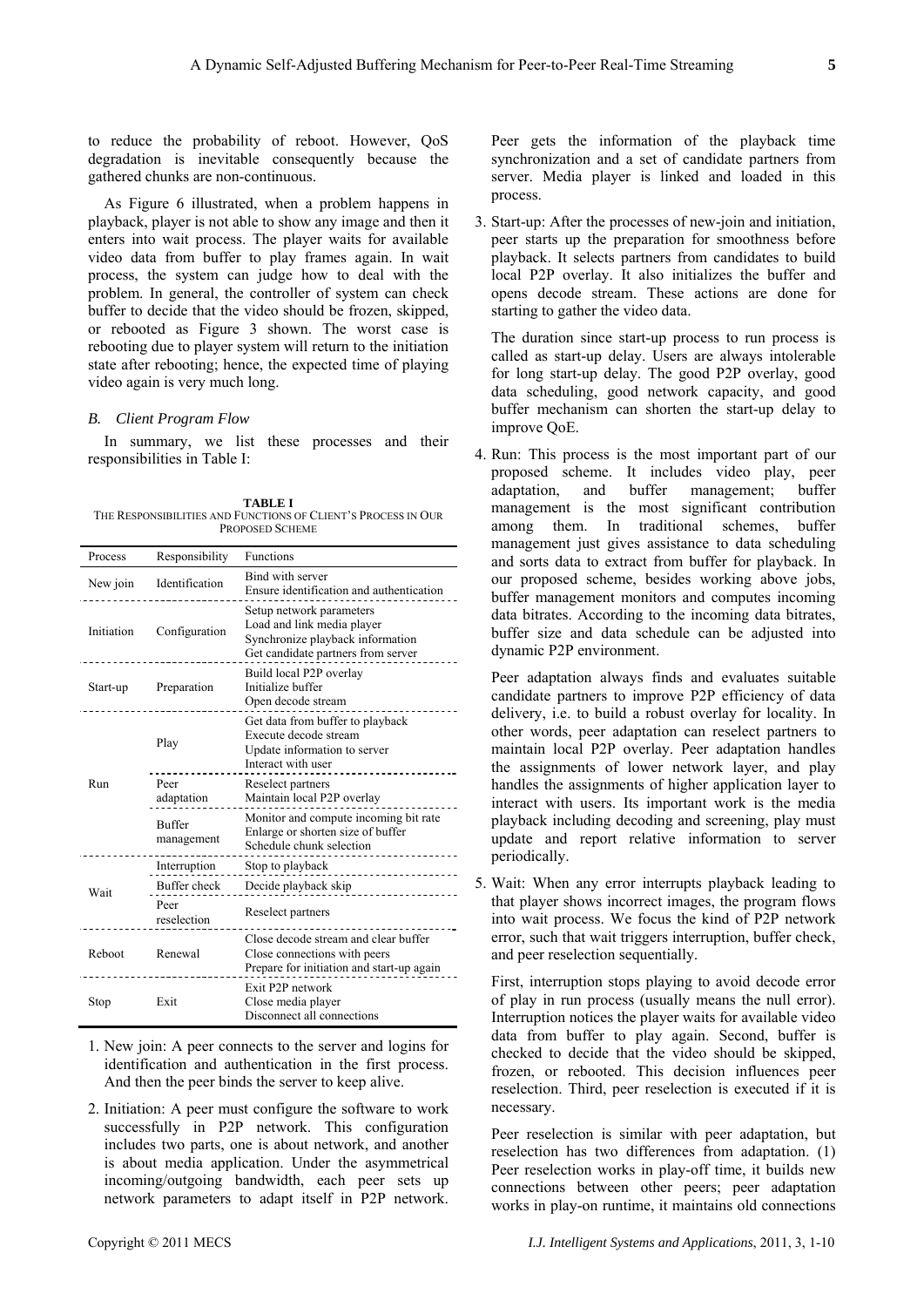for local overlay. (2) Peer reselection can require server to fetch a new list of candidate partners for overlay recovery; peer adaptation knows new partners by itself via exchanging overlay information with each other.

- 6. Reboot: This process deals with renewal and reset to prepare to initialize and start up again. Therefore, reboot needs to close video stream and transmission stream, and clear buffer.
- 7. Stop: Users end up this application, and thus clients disconnect all transmissions and streams to exit P2P network.

We can discover this client program flow influence the performance of P2P system. For examples, start-up process produces start-up delay; run process produces playback delay; wait process produces recovery time. However, these performance metrics are subjective. An objective discussion is in next section.

#### *C. Parameters of System Performance*

In P2P applications for file sharing or VoD service, the utilization of download bandwidth is as high as possible. However, for live streaming, the incoming bit rate equals to the encoding rate of playback quality. Because the users (peers) cannot get the future data and do not need the past data in the live shows. If the incoming bit rate is stable and approximate to the playback quality, the users should enjoy the smooth playback. We define an *efficiency ratio* (*R*) of the incoming bit rate to the playback quality rate (*q*).

Efficiency ratio 
$$
(R)
$$
 = 
$$
\frac{\text{Incoming bit rate (kbps)}}{\text{Playback quality rate (kbps)}}
$$
 (1)

If  $R > 1$ , the packet duplication or the impermanent remedy for packet loss happens.

If  $R = 1$ , the user can watch smoothly.

If  $R < 1$ , the available data is insufficient to play.

We also define  $R_t$  as the efficiency ratio of some time  $t$ , so the average throughput of an incoming stream is surely ∫*<sup>t</sup> Rt q dt*. A lower efficiency ratio usually indicates a more dynamic overlay with frequent peer churn (leaving). We also define a chunk available rate meant that the number of the collected availably chunks is divided by the number of the total accessible chunks. The chunk available rate is higher, and the source has the higher availability to delivery efficiently. The chunk available rate is always smaller than the efficiency ratio; however, the chunk available rate converges toward the efficiency ratio approximately in long time.

Chunk available rate = 
$$
\frac{\text{# of available chunks}}{\text{# of total chunks}}
$$
 ≤ 1.0 (2)

A QoE criterion is evaluated by the smoothness of playback called playable rate, also called continuity [5]. The playable rate is defined as the playable time over the total playback duration. In another opinion, the playable

rate equals to the number of video chunks that arrive before playback deadlines over the total number of video chunks. Of course, the playable rate is approximate to the chunk available rate.

Playable rate = 
$$
\frac{\text{# of chunks in buffer before deadline}}{\text{# of total chunks}}
$$

\n= 
$$
\frac{\text{Playable time}}{\text{Total playback duration}}
$$

\n(3)

We can deduce that the average throughput of an incoming stream should equal to the total number of chunks, i.e. chunk available rate  $\times t$ . In general, efficiency ratio is often smaller than 1.0, and efficiency ratio  $\geq$ chunk available rate  $\geq$  playable rate, because the challenges of peer competition, end-to-end delay, chunk unavailability, in-time deadline, overlay reconstruction, etc. exist in P2P network. While the playback duration is very large, *R* = efficiency ratio  $\dot{=}$  chunk available rate  $\dot{=}$ playable rate. In addition, if the playable rate decreases, the probability of reboot increases. If the reboot happens when a continuous nulls n in buffer, the probability of reboot is  $(1 - R)^n$ . We call *n* the *threshold of reboot*, represented how long the frozen time the streaming service can tolerate.

### IV. SIMULATION

### *A. Simulation Environment*

We implement a media simulator including serverprogram, swarm-program, and client-program in Java language. The server-program plays a data source server in a swarm to provide video data, and the swarm-program creates five threads to simulate five peers individually in a swarm. The peers sometimes cooperate to complement the media chunks, but sometimes compete for rare source. When providing data to clients, swarm-program simulates the peer competition to bring chunks into clients' buffer out-of-order and the peer churn to vary the incoming bit rate violently. Peer churn breaks the stable incoming stream and leads to a degradation of quality. The clientprogram plays video for users and gathers statistics of packet level to estimate QoE. We can observe all simulation results from the client-program with many dynamic network metrics.

Figure 7 provides an overview of our simulation system. Server-program can open a video and multicast to client through swarming. At the same time of multicasting, the experiments can handle the rate variation via the swarm-program. In addition, server and client both have a media player to observe three delays (i.e. the start-up delay, end-to-end delay, and buffer preparation latency between server and client) leading to the lag of IPTV. On the screen of the client-program, users can experience the quality via their real eyes, this describes the subjective QoE. On the other hand, under the background of the client-program, we can get statistics from packet level via the occupation of buffer.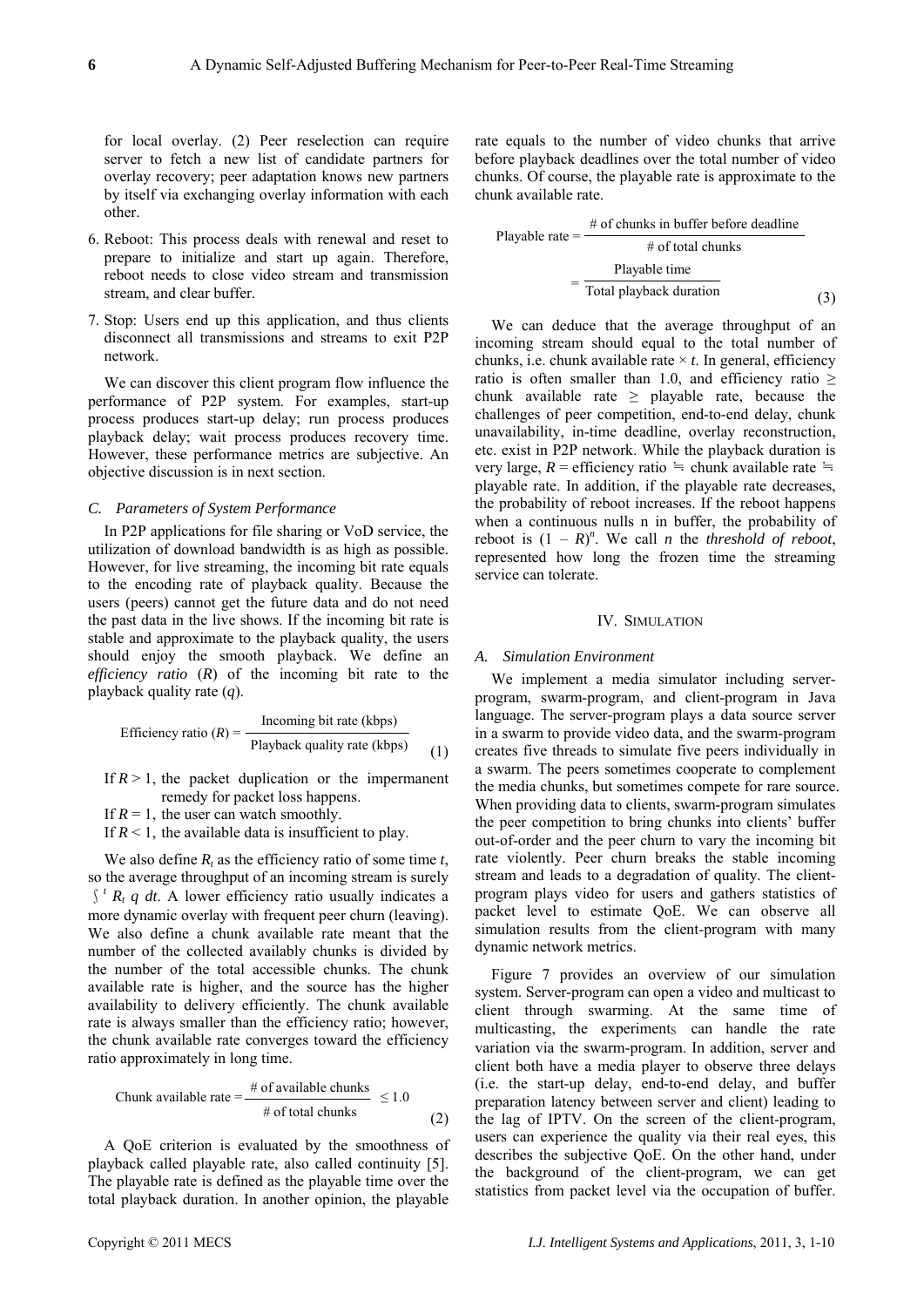

**Figure 7.** The simulated system

In the experiments, we can vary three arguments to test and compare: efficiency ratio, start-up time, and buffer size. For example, we assume that the playback rate is 300 kbps, and the efficiency ratio *R* is 0.4 when the incoming bit rate decreases from 300 kbps to 120 kbps. We denote buffer size as  $B_{size}$ , and  $B_{size} = 8$  means that buffer can contain the content for 8 seconds. In order to understand easily, we assume that the size of a chunk is 300 kilobytes, and the video rate is 300 kbps; hence, a chunk can be played a second.

#### *B. Simulation Results*

Our estimation for QoE includes the probability of reboot and the playable rate to infer the possible interruption of streaming service. First, we define a probability function denoted as  $P(B_{size}, n, R)$  meaning the probability of reboot under the conditions when buffer size, threshold of reboot, *and* efficiency ratio are  $B_{size}$ , *n*, *and R* respectively. A penalty of reboot hurts QoE more heavily than a frozen process or a skipping process. As a result, a live streaming service should reduce the probability of reboot. Second, we use the playable rate to discuss the smoothness of playback. The high playable rate indicates that few interrupted time is in playback time and has a nice QoE.

# *1) The probability of reboot*

The efficiency ratio of live streaming equals 1.0 usually; however, we decrease the efficiency ratio to simulate the condition of neighbors leaving which leads to the insufficient incoming source. First, when we assume  $B_{size}$  is 8 and *n* is 4, Figure 8 shows the correlation between probability of reboot and efficiency ratio. Our proposed dynamic buffer scheme can reduce the probability of reboot by 6 % than fixed buffer scheme, and more than half of users can watch a video when the efficiency ratio decreases to 0.3 in our proposed scheme. Compared with the fixed buffer, our proposed scheme has a low probability of reboot even if the efficiency ratio is very low. Beside, when the efficiency ratio is approximate to 0.0 and 1.0, the difference between the fixed buffer scheme and the dynamic buffer scheme is very small. When the efficiency ratio is approximate to 1.0, the incoming data is sufficient and the buffer does not need to adjust its size in our proposed scheme, so both schemes have the similar performance. When the efficiency ratio is approximate to 0.0, there is not any incoming data to be able to buffer, so both schemes have the similar performance, too.



**Figure 8.** Probability of reboot *P* is correlated with efficiency ratio *R* when *Bsize* is 8 and *n* is 4, i.e. *P* (8, 4, *R*)

Second, we assume  $B_{size}$  is 8 seconds and *R* is 0.3 as Figure 9 illustrated. As we can see, the probability of reboot will become smaller when the threshold of reboot *n* increase in both schemes. However, our proposed dynamic buffer scheme improves more when the threshold of reboot is larger, because the incoming bit rate is monitored in our proposed scheme, this leading to a low probability of long continuous nulls. Furthermore, the threshold of reboot *n* is larger, the tolerance for streaming skips is higher to hurt users' QoE. An assumption of  $n = 1$  or 2 illustrates that the streaming reboots immediately when a skip happens. In fact, the threshold of reboot  $n$  is smaller than the start-up time; hence,  $n = 4 \sim 6$  is the reasonable range in the experiment.



**Figure 9.** Probability of reboot *P* is correlated with threshold of reboot *n* when  $B_{size}$  is 8 and *R* is 0.3, i.e. *P* (8, *n*, 0.3)

Third, the efficiency ratio is given 0.3 in the experiment. As Figure 10 shown, the variation of buffer size does not affect the performance between the fixed buffer scheme and our proposed scheme. The larger buffer size can prepare more data, and thus the probability of reboot is lower surely. But the large buffer size leads to a high memory cost and a heavy overhead of data scheduling. Our proposed scheme is always 5 % better than the fixed buffer scheme.

From above charts, we demonstrate that the efficiency ratio affects directly the probability of reboot, and our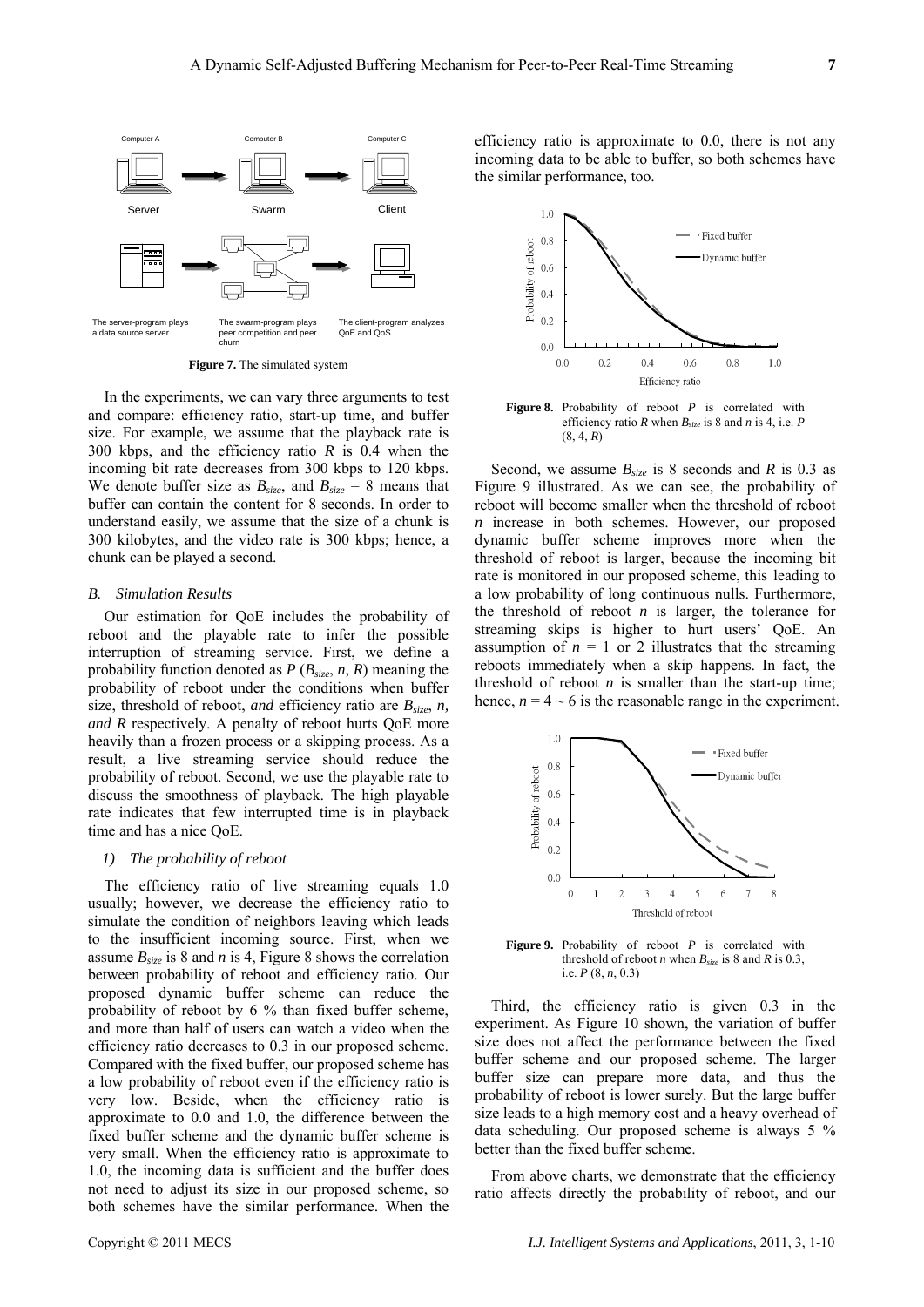proposed scheme with unfixed buffer can be more suitable than the scheme with fixed buffer in the dynamic overlay. On the other hand, the threshold of reboot influences the buffer scheme less and may be a tradeoff for users' QoE. In addition, our proposed scheme for dynamic buffer can use a self-adjusted buffer control regardless of the buffer size.



**Figure 10.** Probability of reboot *P* is correlated with size of buffer  $B_{size}$  when *R* is 0.3, i.e. *P* ( $B_{size}$ ,  $B_{size}/2$ , 0.3)

#### *2) The playable rate*

In this section, we regularly and periodically vary rate to experiment as Figure 11 shown. The incoming bit rate just equals the playback rate when it reaches the peak. Therefore, the efficiency of buffer is obviously revealed when data rate declines. We use the playable rate to estimate the QoE. In addition, we can demonstrate briefly what to influence QoE deeply by varying the arguments for repeating experiments again and again.



**Figure 11.** The variation of incoming bit rate in the simulated time

First, we vary the client's start-up time to observe the playable rate of streaming. On the best effort Internet, start-up buffer always has been a useful mechanism to deal with the rate variations of streaming sessions. Small buffer often means a shorter startup delay [9]. As Figure 12 illustrated, the playable rate is well improved when the start-up time increases. The reason for this is that the start-up time is a preparing time for buffering; hence, the longer time results in the fuller buffer preparation. However, the enhance of the playable rate increases lightly when the start-up time is more than a certain value (maybe five seconds in our experiment) because no more chunks is needed to preserve initially. Moreover, if the time of start preparation is long, the waiting time of the initial video increases and the playback delay of the streaming increases as compared with the traditional television. Live baseball game for example, other audiences already cheered for a home run, but the pitcher did not throw the ball on the screen of P2P streaming.



**Figure 12.** The playable rate via start-up time

Second, we vary the client's buffer size to observe the playable rate of streaming. The size of buffer and its rate of drainage and replenishment determine the smoothness of the playback [10]. As Figure 13 illustrated, the playable rate is well improved when the buffer size increases. The size of buffer can be larger to contain more content, but it has a limit to improve the playable rate because only in-time content rather than the future or the oldness one is needed to buffer. The small buffer is insufficient for the jitter from network or the peer churn from P2P overlay. However, the larger buffer leads to the more complex algorithm of chunk selection and the more overhead of memory.



**Figure 13.** The playable rate via buffer size

Third, we vary the connection's efficiency ratio to observe the playable rate of streaming. As Figure 11 illustrated, the variation of incoming bit rate (efficiency ratio) is similar to a regular sierra. The bit rate just equals the playback rate when bit rate reaches the peak. Therefore, the efficiency of buffer is always smaller than 1.0 and is obviously revealed when data rate declines. For the entire simulated time *t*, the total throughput of incoming stream equals:

$$
\int^t R_t q dt = \text{the grey area in Figure 11}
$$
  
= (0.5  $t + 0.5 R_t t$ ) q (4)

And, the average of efficiency ratio  $=$  the total throughput of incoming stream divides by *q* and *t*:

average of 
$$
R = \int^t R_t q dt / q t
$$
  
= (0.5 t + 0.5 R<sub>t</sub> t) q / q t  
= 0.5 + 0.5 R (5)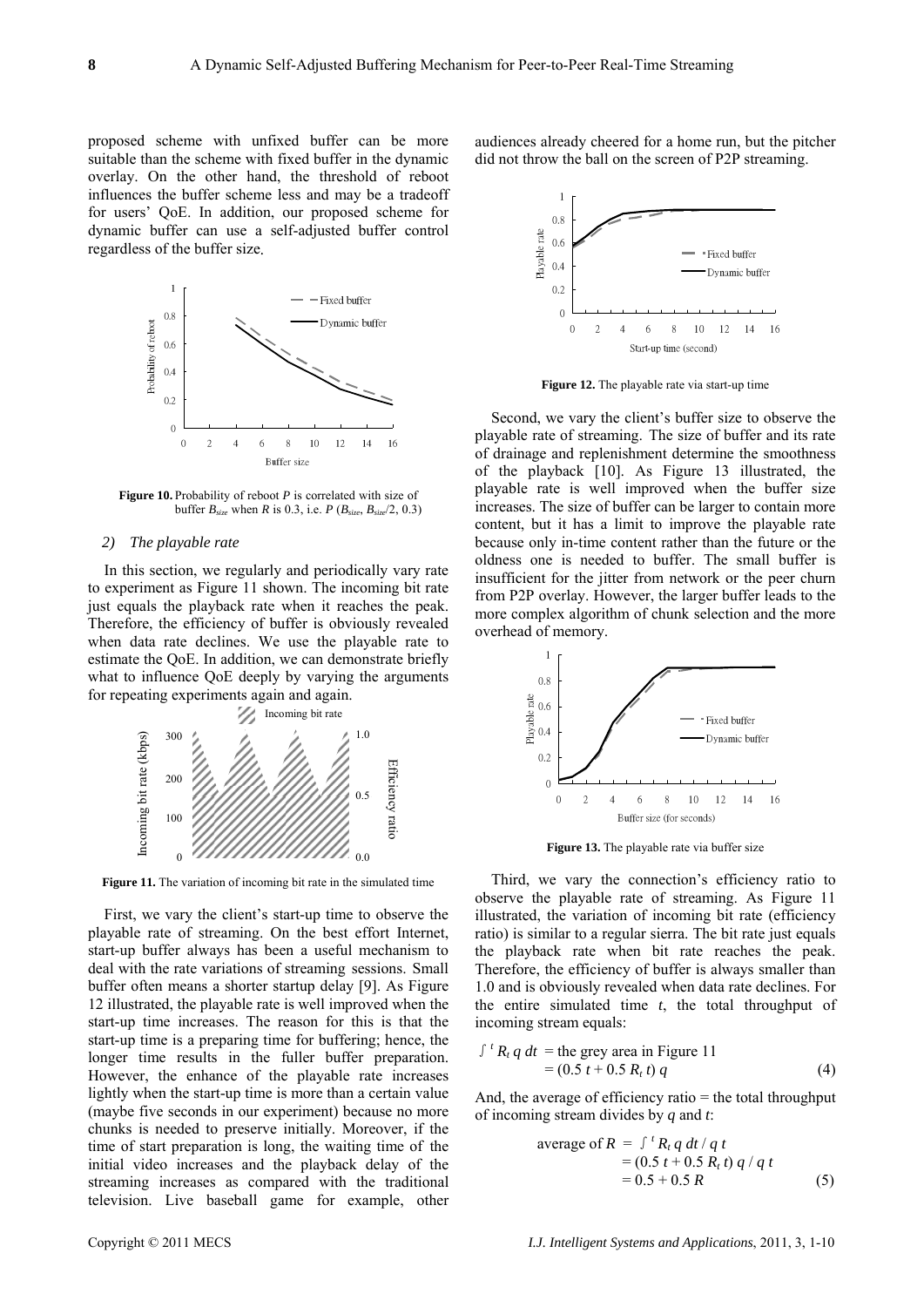Because of peer competition, end-to-end delay, chunk unavailability, and limitation of in-time deadline, the playable rate must be smaller than the average of efficiency ratio. In the other hand, the foot is *R* equaled to the minimum of  $R_t$ , so the playable rate should be larger than *R*. Therefore, the playable rate should be in the interval  $[R, 0.5 + 0.5 R]$ :

$$
R \leq \text{playable rate} \leq 0.5 + 0.5 R \tag{6}
$$

As Figure 14 illustrated, the performance of playable rate raises with the increase of efficiency ratio. When the efficiency ratio is more approximate to 1.0, the playable rate is closer to the up bound, because the wave of efficiency ratio is small to maintain a stable incoming bit rate well. As a result, a high and stable efficiency ratio can bring a good QoE. On the other hand, when the efficiency ratio is more approximate to 0.0, the playable rate is closer to the low bound, because the wave of efficiency ratio is large to experience an unstable incoming bit rate. As a result, a low and unstable efficiency ratio brings a bad QoE. We can imagine that the low efficiency ratio represents a dynamic P2P network with frequent peer churn; hence, a peer cannot get any chunk even if it has sufficient bandwidth, vice versa.



Figure 14. The playable rate via efficiency ratio

The performance of our proposed dynamic buffer scheme is always better than the performance of fixed buffer scheme. The gap between the performance of dynamic buffer scheme and the performance of fixed buffer scheme is obvious when the efficiency ratio is in [0.3, 08], because the buffer is timely enlarged or shortened depending on the incoming bit rate to get the in-time chunks. The improvement illustrates that the selfadjusted buffer control can be used to avoid the temporary starvation of source and to avoid the reboot. We demonstrate that rather our proposed scheme can be suitable for the P2P network with unstable bit rate, than the fixed buffer scheme. In addition, the gap is unobvious when the efficiency ratio is high, because the buffer shouldn't be adjusted in our proposed scheme. The gap is also unobvious when the efficiency ratio is low because the incoming bit rate is too low to support buffer.

In summary, we cannot find that buffer size or startup preparation is more important than another. The goal of start-up waiting is to fill the buffer; hence, the start-up

time is influenced not only by receiving rate, but also by buffer size. On the other hand, the buffer management is independent, this is one reason why we would like to modify buffer dynamically.

Buffer enlarged and start-up time lengthened can improve QoS. However, when encountering peer churn, the sudden shortage of video source leads to the quality degradation. As a result, using fixed buffer in dynamic P2P environment has a limit of improving QoS. The original design of fixed buffer may make video frames more continuous than the dynamic design, but when content bottleneck happens, the waiting time of reboot recovery is longer. On the other hand, video is played off and on in our proposed scheme, but long waiting time is less experienced.

Our proposed scheme of dynamic buffer is better than the fixed buffer when incoming bit rate decreases. When the efficiency rate is much high, the performance is good in both schemes, because there are any difference between the dynamic buffer and the fixed buffer when the incoming bit rate is stable. When the efficiency rate is much low, the performance is bad in both schemes, any buffer mechanism cannot work because of a lack of the incoming resource. However, our proposed scheme is superior to the fixed buffer when efficiency rate decreases. Because the self-adjusted buffer control can adjust the size of buffer according to dynamic incoming bit rate, our proposed scheme can improve the playable rate when the incoming bit rate drops down.

### V. CONCLUSION

Our works discuss in the QoS of P2P live streaming and improve QoE. We proposed a concept about the selfadjusted buffer control to reduce the probability of rebooting. This buffering mechanism is suitable for mesh structure. Control mechanism monitors and computes the incoming data rate and checks the occupation of buffer to modify dynamically the size of buffer. This modification improves the efficiency of collecting data depending on network dynamic bitrates. Finally, we demonstrated that the method can reduce reboots to improve playback QoS via the simulation results. In addition, we point out some unavoidable drawbacks or limitations of innate P2P network.

The performance of IPTV is influenced by too many factors; hence a comprehensive comparison is difficult to discuss integration. We focus on the design of buffer forming to prevent from network jitter. We break up the traditional static buffer and design a dynamic buffer control to improve a part of performance. Through the evaluation of simulation results, we can analyze that our proposed scheme is better than traditional scheme and improves QoE a little.

This buffering mechanism only need to modify a little on client terminals and it is unnecessary to modify the total P2P system. It is suitable for chunk-based buffer